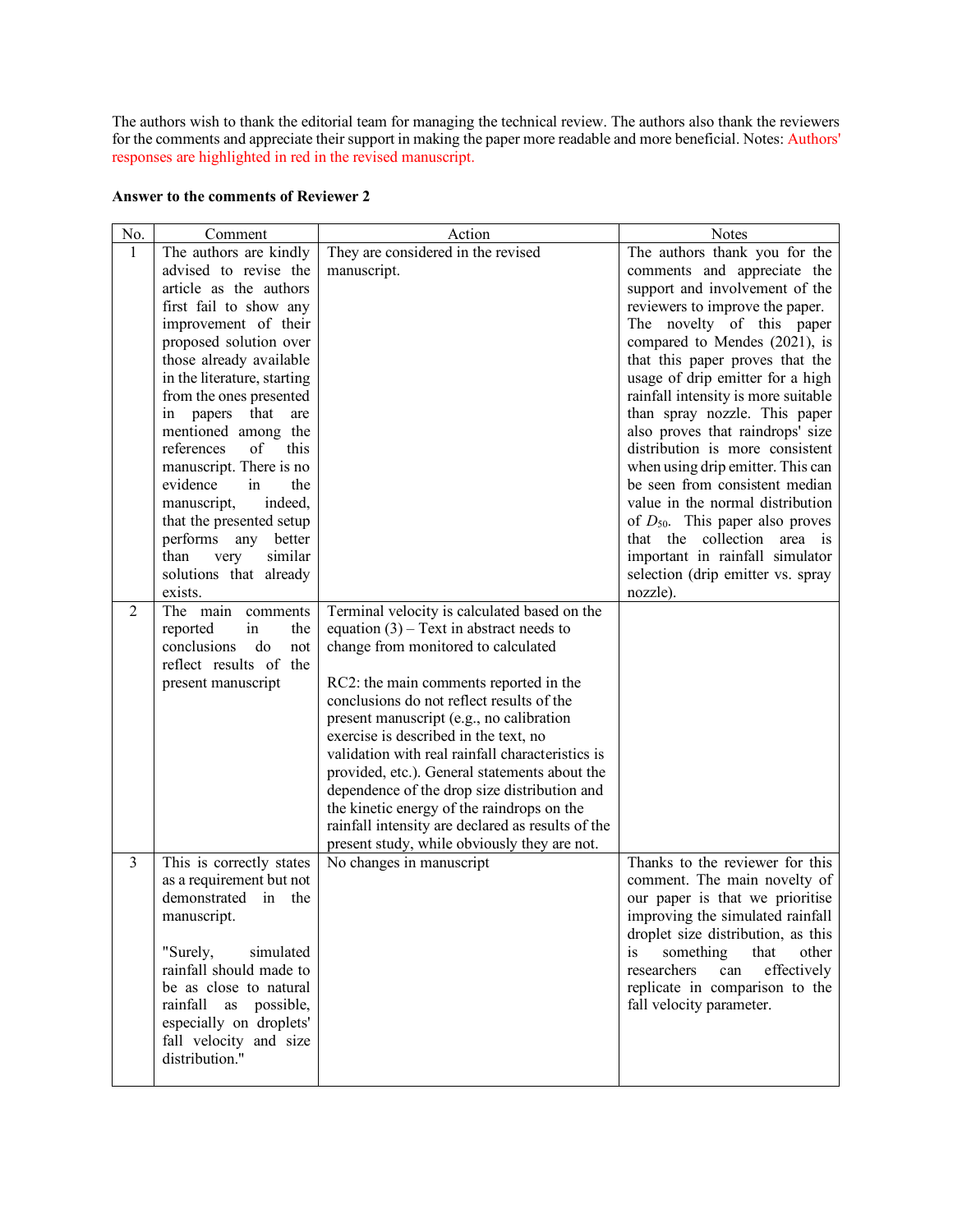| $\overline{4}$ | of<br>Correction<br>the<br>terminology<br>"intensity<br>of<br>the<br>raindrop"                                                                                                                                                                   | Regarding this comment, the author had<br>changed "raindrop" to "rainfall".                                                                                                                                                                                                                                                                                                                                                                                         | Thanks to the reviewer for this<br>comment and suggestion.                                                                                                                                                                                                                                                                                                             |
|----------------|--------------------------------------------------------------------------------------------------------------------------------------------------------------------------------------------------------------------------------------------------|---------------------------------------------------------------------------------------------------------------------------------------------------------------------------------------------------------------------------------------------------------------------------------------------------------------------------------------------------------------------------------------------------------------------------------------------------------------------|------------------------------------------------------------------------------------------------------------------------------------------------------------------------------------------------------------------------------------------------------------------------------------------------------------------------------------------------------------------------|
| 5              | This is not demonstrate<br>in the manuscript.<br>of<br>"capable<br>producing<br>droplet<br>characteristics identical<br>to natural rainfall."                                                                                                    | Regarding to this comment, the author adds<br>more detailed information on this sentence to<br>give a clearer view, where the sentences has<br>been modified to:<br>"capable of producing droplet<br>characteristics identical to those found in<br>natural rainfall from a drop size distribution<br>perspective."                                                                                                                                                 | Thanks to the reviewer for this<br>comment and suggestion.                                                                                                                                                                                                                                                                                                             |
| 6              | Correction<br>of<br>the<br>terminology.<br>"The pipe diameter is 2<br>cm while the spray<br>diameter is 4 mm."                                                                                                                                   | Regarding this comment, the author changed<br>"spray" to "nozzle".                                                                                                                                                                                                                                                                                                                                                                                                  | Thanks to the reviewer for this<br>comment and suggestion.                                                                                                                                                                                                                                                                                                             |
| $\overline{7}$ | It is also important to<br>note that high rainfall<br>intensities degrade the<br>quality<br>of<br>measurements<br>using<br>the disdrometers<br><b>or</b><br>techniques,<br>imaging<br>background<br>due<br>to<br>noise (Mendes et al.,<br>2021). | No changes in manuscript                                                                                                                                                                                                                                                                                                                                                                                                                                            | Thanks to the reviewer for this<br>comment and suggestion. This<br>sentence intends to emphasise<br>that this study, like Mendes et al.<br>2021, is not suitable for using<br>disdrometers due to the high<br>rainfall intensity (40 mm/hr to 80<br>mm/hr).                                                                                                            |
| 8              | Was this calibrated in<br>some way or is it a<br>literature result? $D_d =$<br>$14.56M_f^{0.354}$<br>and $D_d$<br>$0.985D_{f}$<br>(mm)<br>$=$<br>$(mm)^{1.02}$                                                                                   | Regarding this comment, the author omitted<br>the sentences:<br>The relationship between the diameter of the<br>drop, $D_d$ (in mm), and the mass of the flour<br>ball, $M_f$ (in mg), is $D_d = 14.56 M_f^{0.354}$ ,<br>respectively. To estimate the drop diameter<br>as a function of the flour ball diameter $D_d$<br>(mm) = $0.985D_f$ (mm) <sup>1.02</sup> , the diameter of<br>flour balls can be considered practically<br>equivalent to that of the drops. | Thanks to the reviewer for this<br>comment and suggestion. The<br>sentences are omitted because<br>the formula is a literature result<br>based on Navas et al., 1990. In<br>our case, we might not need to<br>use the formula since the drop<br>diameter is measured, and the<br>result shows a consistent median<br>value in the normal distribution<br>of $D_{50}$ . |
| 9              | No measurements<br>of<br>fall velocity and kinetic<br>energy are reported                                                                                                                                                                        | Regarding this comment, the author change<br>the typo " $I =$ Rainfall Intensity," to the " $I =$<br>Rainfall Intensity." and missing words added<br>to the sentences:<br>$I =$ Rainfall Intensity. Kinetic energy can<br>also be measured from the physical<br>properties of simulated rainfall: raindrop<br>size, fall velocity and drop size distribution.                                                                                                       | Thanks to the reviewer for this<br>comment and suggestion.                                                                                                                                                                                                                                                                                                             |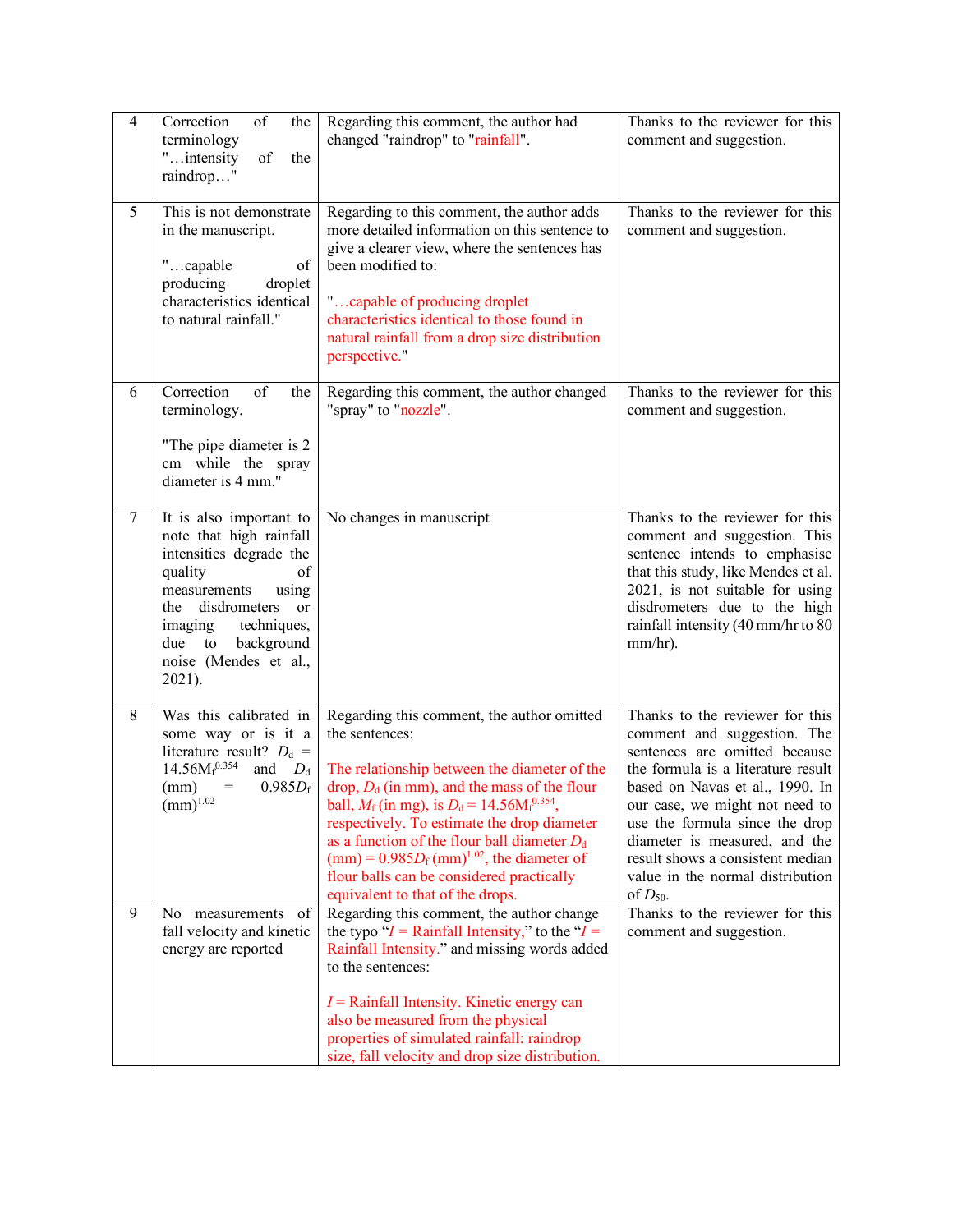| 10 | Why is this different<br>from Eq. 3 used above?                                                                                   | Regarding this comment, the Equation is<br>same as the Eq.3                                                                                                                                                                                                                                                                                                                                                                                                                                                                                                                                                                                                                                                                                                                                                                                                                                                                                                                                                                                                                                                                                                                                                                                                                                                                                                                                                                                                                                                                                                                                                                                                                        | Thanks to the reviewer for this<br>comment and suggestion. |
|----|-----------------------------------------------------------------------------------------------------------------------------------|------------------------------------------------------------------------------------------------------------------------------------------------------------------------------------------------------------------------------------------------------------------------------------------------------------------------------------------------------------------------------------------------------------------------------------------------------------------------------------------------------------------------------------------------------------------------------------------------------------------------------------------------------------------------------------------------------------------------------------------------------------------------------------------------------------------------------------------------------------------------------------------------------------------------------------------------------------------------------------------------------------------------------------------------------------------------------------------------------------------------------------------------------------------------------------------------------------------------------------------------------------------------------------------------------------------------------------------------------------------------------------------------------------------------------------------------------------------------------------------------------------------------------------------------------------------------------------------------------------------------------------------------------------------------------------|------------------------------------------------------------|
| 11 | Could<br>not<br>see<br>any<br>calibration<br>exercise<br>described in this paper.<br>What is the meaning of<br>"calibrated" here? | Regarding this comment, the author added a<br>paragraph on rainfall simulator calibration to<br>provide a more clear view:<br>The rainfall simulator was calibrated in<br>terms of rainfall intensity to achieve<br>reproducible and consistent rainfall<br>characteristics. Throughout the calibration<br>and experiment, any element that may affect<br>the changes in wind flow, such as an air<br>conditioner or fan, is controlled to ensure<br>that the raindrop falls vertically within the<br>effective test area. The calibrating process<br>was split into two parts. The first step<br>measured the rainfall intensity and spatial<br>rainfall distribution on the designated<br>surface. To obtain high-resolution datasets,<br>100 cylindrical rainfall collectors are<br>positioned on an area of 80 cm x 80 cm<br>under the drip used. Each collector was<br>weighed to determine the amount of rain<br>collected after one hour of simulated rainfall.<br>Based on the observations, no droplet crosses<br>the cylindrical during the calibration and all<br>land directly on the cylindrical beneath the<br>drip. This initial calibration step ensures that<br>each nozzle produces an equal amount of<br>rainfall. A second step involved using a<br>single large, plot-sized collection to<br>determine net rainfall intensities. The<br>volumetric method of flow measurement was<br>utilised to calibrate the simulated real<br>intensity. Two laboratory steel trays with top<br>dimensions of 80cm x 80cm x 10cm and<br>bottom dimensions of 100cm x 100cm x 8cm<br>were used for volume control and placed<br>beneath drip systems. The different heights | Thanks to the reviewer for this<br>comment and suggestion. |
|    |                                                                                                                                   | of the top and bottom are merely a<br>coincidence due to the laboratory's available<br>tray. The primary technical requirement is<br>that the central collection tray (small) must<br>fit within the dimensions of the designed test                                                                                                                                                                                                                                                                                                                                                                                                                                                                                                                                                                                                                                                                                                                                                                                                                                                                                                                                                                                                                                                                                                                                                                                                                                                                                                                                                                                                                                               |                                                            |
|    |                                                                                                                                   | area and be tall enough to collect the<br>intended rainfall intensity (in this work, the<br>maximum is 80 mm/h.), whereas the<br>secondary collection tray must be larger than<br>the effective test area. Collector boxes were<br>placed in a central location (in relation to the<br>drip location) and collected the precipitated<br>volume at a set pressure. The volume of<br>precipitated water was determined using a                                                                                                                                                                                                                                                                                                                                                                                                                                                                                                                                                                                                                                                                                                                                                                                                                                                                                                                                                                                                                                                                                                                                                                                                                                                       |                                                            |
|    |                                                                                                                                   | measuring cylinder. A ruler was used to                                                                                                                                                                                                                                                                                                                                                                                                                                                                                                                                                                                                                                                                                                                                                                                                                                                                                                                                                                                                                                                                                                                                                                                                                                                                                                                                                                                                                                                                                                                                                                                                                                            |                                                            |